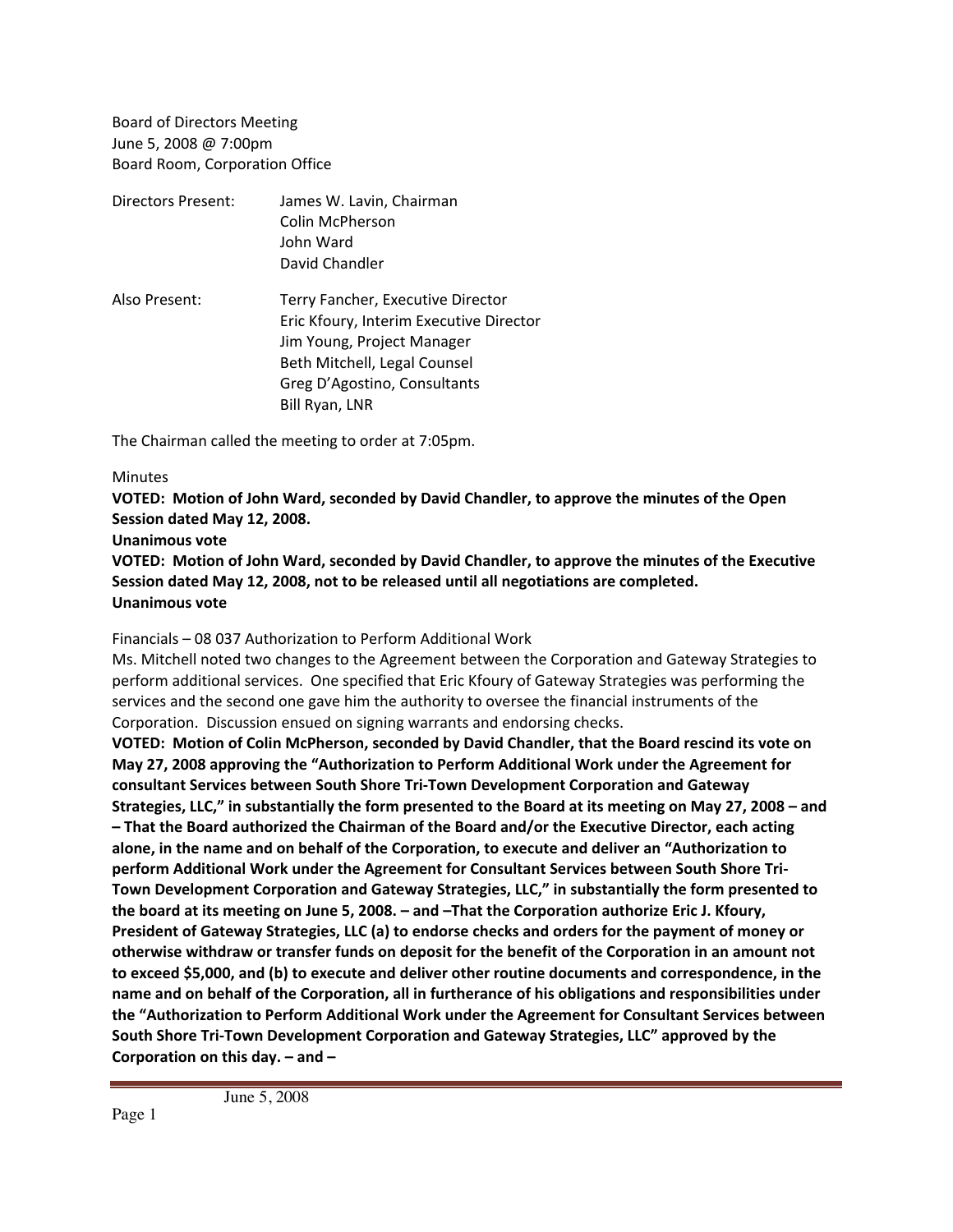## **That the Corporation authorized the Chairman of the Board, in the name and on behalf of the Corporation, to execute any documents necessary to effectuate the above resolutions. Unanimous vote**

Executive Director Update

Mr. Fancher updated the Board on discussions with the Town of Weymouth on Phase 1A Project Review Fees.

Mr. Ryan updated the Board on the status of the State Transportation Bond Bill and the Enabling Legislation in the House and Senate. The Directors were informed that no further amendments occurred since last reviewed on May  $24^{th}$ . Mr. Ryan also updated the Board on the status of the Mass. Office of Business Development's "Economic Development Incentive Program" (EDIP) that has captured the interest of the movie industry.

Mr. Fancher reported signed DDA documents were delivered by LNR and were ready for the Chairman's signature, the Navy's Term Sheet was also signed and delivered, the SSTTDC Advisory Board meets on June 11<sup>th</sup> and that Mr. Kfoury would attend the RAB meeting on June 12<sup>th</sup>.

## 08‐035 Adoption of 3 Regulations

Mr. Young provided an updated public comment matrix, noted the changes made to the documents and provided clean versions of the regulations for the Board's review. Discussion ensued on deed restrictions to be placed on Affordable Housing Units and the recertification process on the income levels of (affordable) home owners.

Further discussion occurred on allowing SouthField Homeowner Associations to self regulate cats and dogs beyond the Corporation's Health Regulations.

**VOTED: Motion of Colin McPherson, seconded by John Ward, to adopt the following regulations as presented to the Board of Directors on June 5, 2008 and effective as of June 5, 2008: Administrative Rules and Regulations for NAS South Weymouth, Health Regulations for NAS South Weymouth and Affordable and Workforce Housing Plan.**

**Unanimous vote**

08‐038 Amended & Restated Disposition and Development Agreement

The Board received two original signed copies of the DDA and two (2) Sidebar Letter Agreements. Ms. Mitchell noted the one of the Original DDA letters was amended to clarify conditions for Host Community Agreement payments. The Directors were informed that the conditions were acceptable to the Towns.

**VOTED: Motion of Colin McPherson, seconded by David Chandler, that in lieu of the two (2) letter agreements provided to the Board on March 24, 2008 (the Original DDA Letters), in connection with the Board's approval of the NAS South Weymouth Amended and Restated Disposition and Development Agreement, dated as of March 24, 2008 (the DDA), by and between the Corporation and LNR South Shore, LLC, the Board approves LNR's delivery to the Corporation of the letter agreements attached hereto (the Revised DDA Letters) in substitution for the Original DDA Letters. And ‐ Having received the Revised DDA Letters as executed by LNR, along with the DDA as executed by LNR, the Chairman of the Board of the Corporation and/or the Executive Director of the Corporation, each acting alone, be and hereby is authorized and directed, in the name and on behalf of the Corporation, to execute and deliver the DDA. And ‐**

**To send each Town a copy of the Revised DDA Letter concerning their Community Agreement Payments.**

**Unanimous vote**